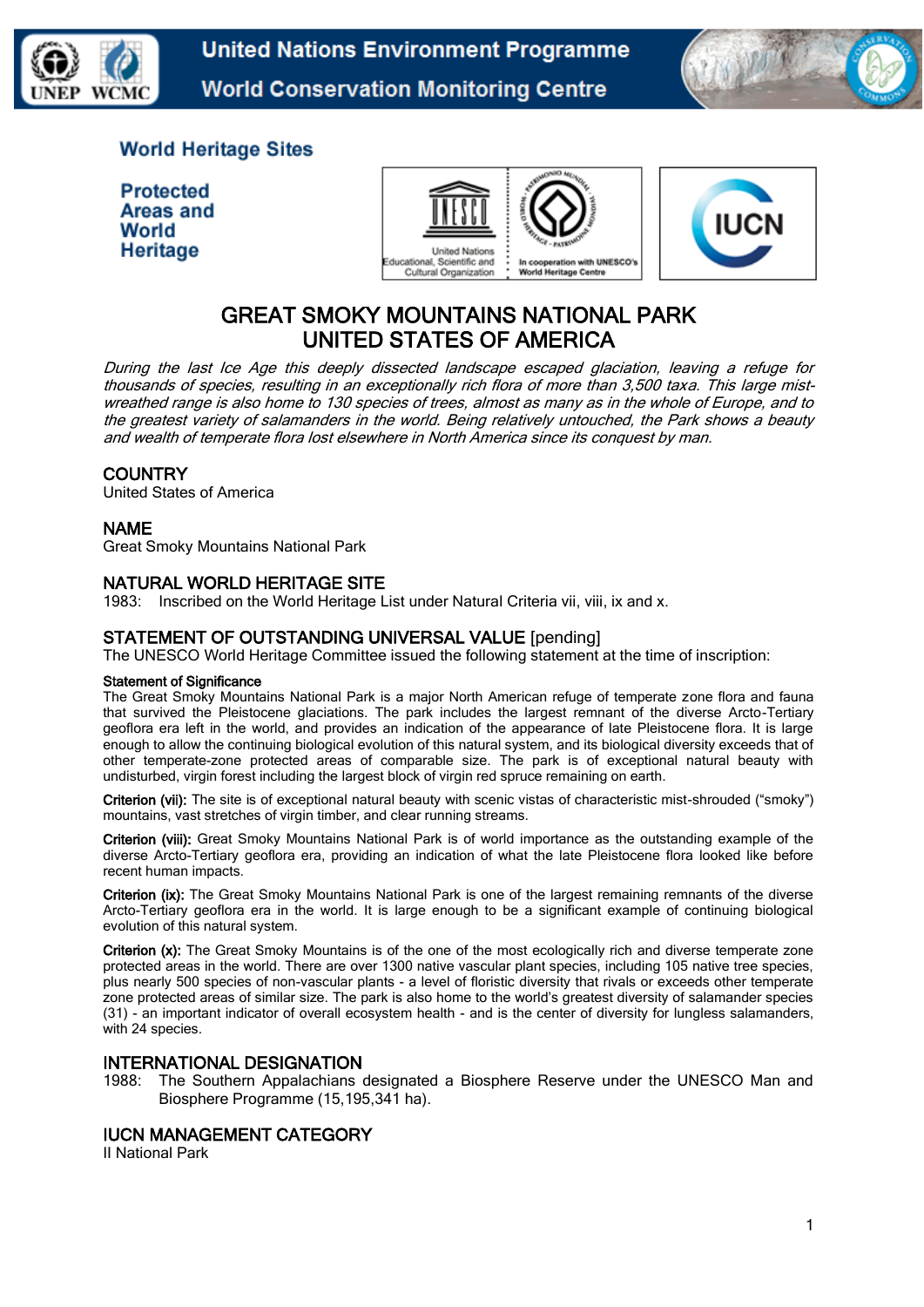# BIOGEOGRAPHICAL PROVINCE

Eastern Forest (1.5.5)

## GEOGRAPHICAL LOCATION

At the southern end of the Appalachian Mountains in eastern Tennessee and western North Carolina, 35 km south of Knoxville and 45 km west of Ashville between 35°26' to 35°47'N and 83°05' to 84°00'W.

# DATES AND HISTORY OF ESTABLISHMENT

1926: Gazetted a National Park under 44 Statute 616;

1976: Incorporated in the Southern Appalachians National Biosphere Reserve;

1988: Incorporated as one of six units into the much larger UNESCO MAB Reserve

#### LAND TENURE

Federal government; 47% in the counties of Cocke, Blount, and Sevier in Tennessee, and 53% in Swain and Haywood counties in North Carolina. Bordered by several national forests, an Indian reservation, a Tennessee Valley reservoir and numerous private holdings. Managed by the National Park Service (NPS) of the Department of the Interior.

#### AREA

209,000 ha

## **ALTITUDE**

From 258m to 2,024m (Clingmans Dome).

#### PHYSICAL FEATURES

The Great Smoky Mountains Park lies along the crest of the Southern Appalachians which at Clingmans Dome rise to 2.024 metres, the third highest peak in the eastern States. The Park extends some 88 km long by an average of 28 km wide. The mountains are round-crested, steep-sided ridges dissected by deep V-shaped valleys, with many mountain ridges branching from the central ridgeline. These are carved into innumerable valleys in 45 watersheds with a total of 3,384 kilometres of clear fast-flowing streams. The water table is near the surface in nearly all parts of the Park, which is often shrouded in smoke-like mists. 30 km of the southwest margin is formed by the 29,000 ha Lake Fontana reservoir which lies behind the tallest dam in the eastern States (147.7m). Under the extensive forest the dominant rock types are the PreCambrian granitic gneisses, schists and metasedimentary rocks formed 800-545 million years ago of the Ocoee series such as the metasandstone of Clingmans Dome. During the Permian period 310-245 mya these were thrust up from deep in the crust by the slow collision of tectonic plates along the Great Smoky Fault over younger marine sediments formed on a shallow continental shelf in early Palaeozoic times 450-545 mya, all later reduced by weathering. The many waterfalls occur where streams flow over resistant layers of metasandstone. The pristine air, water and soil of these mountains is now sullied by pollution from the fallout of distant industry.

#### CLIMATE

The mean annual temperature for Gatlinburg just to the north is  $13.7^{\circ}$ C, but at higher altitudes the average temperature is 10°- 15°C cooler. Summers are warm and humid, and winters are relatively mild. The mean annual precipitation is 1,625mm, although differences in average annual precipitation of more than 600mm have been recorded between a peak and valley only 15 km apart. Annual precipitation on the peaks may reach 2,100mm and snow accumulation may reach 1,200mm at 1,500m (Newfound Gap road), but are negligible below 1,000m.

#### **VEGETATION**

During the last Ice Age this deeply dissected landscape escaped glaciation and became a refuge for thousands of temperate and boreal species lost elsewhere in North America, resulting in a rich diversity of vegetation today. An exhaustive inventory of life-forms begun in 1998 is still ongoing: the Park is claimed to hold 100,000 life forms of which only some 12,000 are known (NPS, 2007). There are approximately 1,600 species of flowering plants, including 100 native trees, 100 native shrubs and an estimated 2,200 cryptogamous taxa: the Park is a global center for non-flowering plants, including 450 bryophytes, some 50 ferns and fern relatives, mosses, liverworts, and a few hornworts. The vegetation changes continuously with elevation, rainfall, temperature, geology, slope and aspect. Deciduous broad-leaved hardwoods and, at height, evergreen coniferous forests predominate, but at mid to high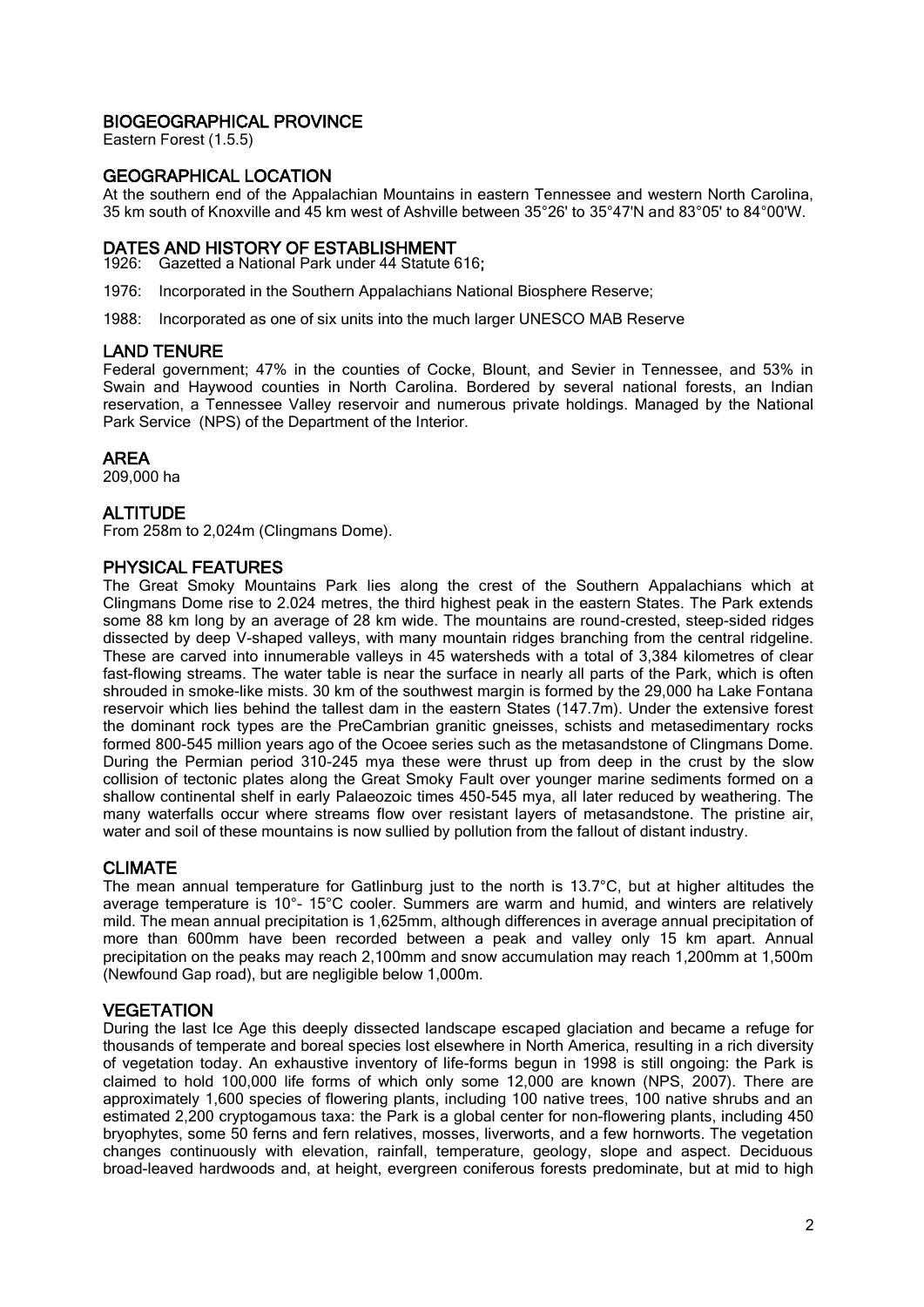levels, treeless grasslands in the west and heath balds in the east, open wet meadows and cliff communities also occur. Areas which were farmed or logged have been recovering for varying periods of time and now illustrate a range of successional stages. Approximately 20% of the forest is virtually virgin (NPS, pers. comm., 1995). Many plants, and streams and soils as well, especially at high elevations, are suffering damage from high levels of acid rain and ozone.

Approximately 80% of the Park is deciduous forest. There are five major forest types: Cove Hardwood forest, Hemlock forest, Pine-Oak forest Northern Hardwood forest and Spruce-fir forest. The first is the most botanically diverse with 40-60 tree and shrub species growing in sheltered valleys with deep rich soils (coves). A cove hardwood site may contain over 20 different species, with a single tenth-hectare plot supporting more than 50 species throughout the year. Common species include tulip tree Liriodendron tulipifera, yellow buckeye Aesculus octandra, black cherry Prunus serotina, Carolina silverbell, *Halesia carolina*, basswood Tilia americana, dogwood Cornus florida and bullbay magnolia Magnolia grandiflora. On streamsides and moist shady slopes up to 1,200m eastern hemlock Tsuga canadensis trees form almost pure stands. On a gradient from mesic to xeric, the cove hardwoods are replaced by mixed oak, xeric oak, and oak-pine forests which dominate western exposed excessively well drained slopes and ridges where fire (and controlled burning) are a regular occurrence. Typical species include red, scarlet, black and chestnut oaks *Quercus rubra, Q, coccinea. Q, velutina* and Q. montana, along with table mountain, pitch, and white pines Pinus pungens, P. rigida and P. strobus with some hickory *Carya* spp. This forest produces the most brilliant autumn colours.

On mesic sites at low and mid-elevations these mixed mesophytic hardwood and hemlock-hardwood forests shade with increasing elevation into northern hardwoods between 1,100-1,550m, of American beech Fraxinus grandifolia, yellow birch Betula alleghanensis and maple Acer saccharum trees among many other species. Above 1,400m, these are succeeded by boreal forest dominated by Fraser fir Abies fraseri and red spruce Picea rubens. with yellow birch, mountain-ash Sorbus americana and hobble bush Leucothoe fontanesiana. About 75% of all southern Appalachian spruce-fir forest and the largest known block of virgin red spruce grows in the Park. Heath balds, which occur on the driest high slopes in the east are dominated by ericaceous shrubs such as Catawba and small-leaf rhododendrons Rhododenron catawbiense, and R. minus, mountain laurel Kalmia latifolia and mountain myrtle Leiophyllum buxfolium, blueberry Vaccineum spp. and huckleberry Gaylussacia spp. which form a brilliant display in mid-summer. Grassy balds, found mostly in the western end of the Park are dominated by grasses and, with bare ridges, cliffs and landslide scars, host some rare regionally endemic shade-intolerant plants.

Fifteen plants are listed for potential federal protection as threatened or endangered species; 120 species are rare enough to be of managerial concern. A similar number of bryophytes, lichens and fungi are also considered rare at regional, national, or global levels. The Park has to three federally listed threatened and endangered plant species: spreading avens *Geum radiatum*, Virginia spirea *Spirea* virginiana and rock gnome lichen Gymnoderma lineare, the latter being partly a fungus. Over 300 species of native vascular plants and nearly 200 non-vascular plants are considered rare, generally found in small populations or having five or fewer occurrences within the Park. 76 species are listed as threatened or endangered in the states of Tennessee and North Carolina. There are also over 380 nonnative species in the Park. 35 of which spread aggressively, out-competing native plants for habitat, some of the worst being the kudzu vine Pueraria montana, mimosa Albizia julibrissin, multiflora rose Rosa multiflora, and Japanese grass Microstegium vimineum.

# FAUNA

A diverse fauna of 66 native mammals reflects the richness of the flora. Smaller mammals include black-eared opossum *Didelphis marsupialis*, Indiana bat Myotis sodalis, eastern cottontail rabbit Sylvilagus floridanus, woodchuck Marmota monax, eastern chipmunk Tamias striatus, red squirrel Tamiasciurus hudsonicus, eastern grey squirrel Sciurus carolinensis and southern and Carolina flying squirrels Glaucomys volans and G. sabrinus coloratus, muskrat Ondatra zibethicus, beaver Castor canadensis which are beginning to reappear, long-tailed weasel Mustela frenata, mink Neovison vison, striped and eastern spotted skunks Mephitis mephitis and Spilogale putorius, and a number of bats, mice, mole and shrews. Larger mammals include red fox *Vulpes fulva*, grey fox *Urocyon* cinereoargenteus, coyote Canis latrans which recently migrated to the Park, American black bear Ursus americanus (~1,800 animals), racoon *Procvon lotor*, North American otter *Lontra canadensis*, puma Puma concolor cougar, bobcat Lynx rufus, wild boar Sus scrofa (an introduced pest) and white-tailed deer *Odocoileus virginianus*. There have been several recent but unconfirmed sightings of American bison *Bison bison* and elk *Cervus elaphus* which were extirpated in the early 19th century; the elk may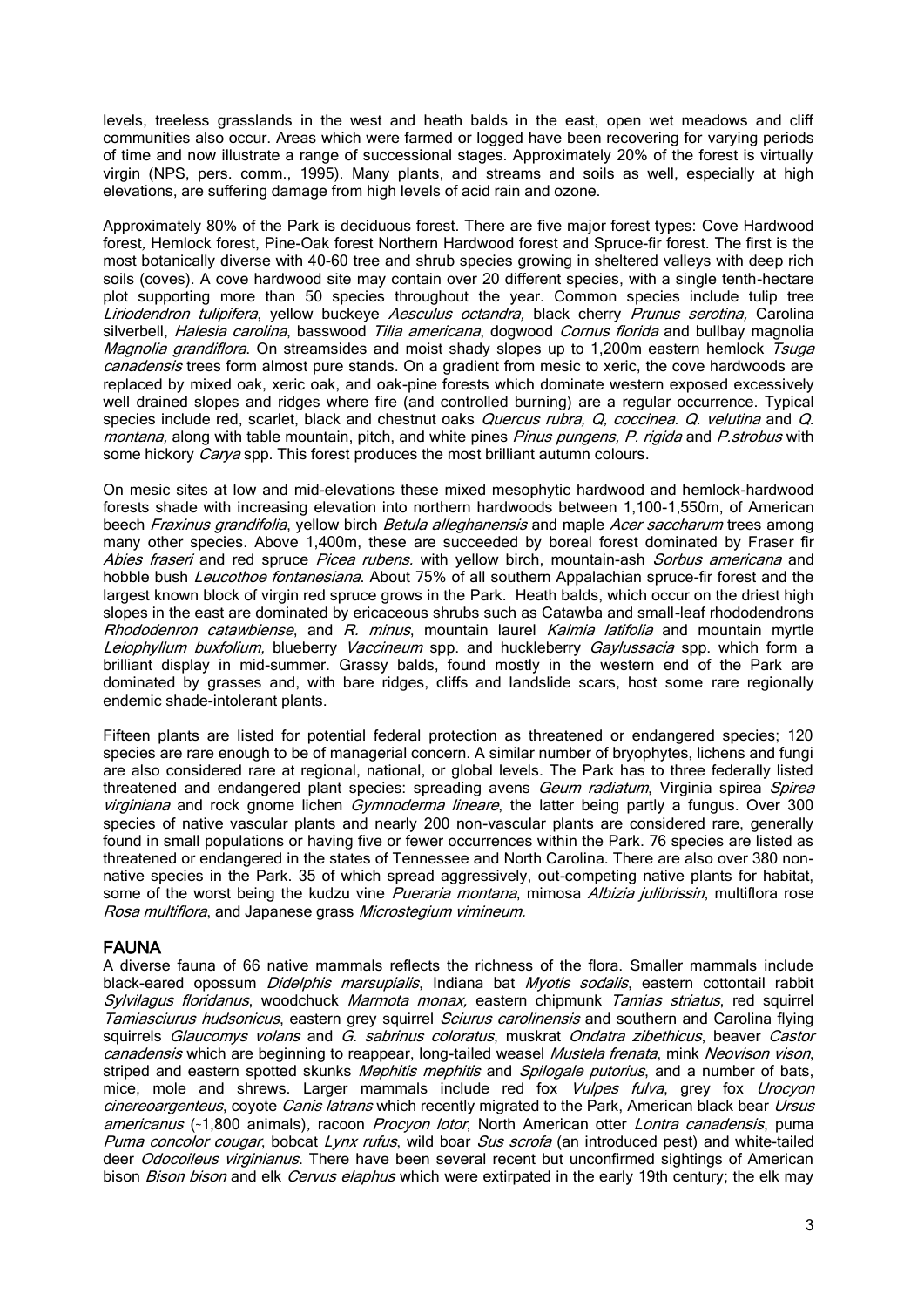be reintroduced. Grey wolf Canis lupus, red wolf Canis rufus (CR) and fisher Martes pennanti also once occurred in the area (NPS, pers. comm., 1995).

240 species of birds have been recorded, 60 being permanent residents and 120 breeding species. These include many species of warblers, flycatchers and other migratory songbirds, also ruffed grouse Bonasa umbellus and wild turkey Meleagris gallopavo which are seen year round. Peregrine falcon Falco peregrinus has been reintroduced. Red-cockaded woodpecker Picoides borealis had been seen nesting, but not since the early 1980's and the species has probably become locally extinct due to fire suppression. Some habitats contain bird communities with an unusually high percentage of neo-tropical migrant species, a group that has lately declined significantly in North America. As this is the largest unfragmented forest left in the eastern U.S., its bird populations may be stable, in part due to the absence of the brown-headed cowbird *Molothrus ater*, a prolific nest parasite (NPS, pers. comm., 1995).

The herpetofauna totals over 80 species. Reptiles include 7 turtles, 8 lizards and 23 snakes. Heavy precipitation and numerous streams make the mountains ideal for a wide variety of amphibians: 2 toads, 10 frogs and over 30 species of salamander – the most diverse such population anywhere in the world, with a range of species from the endemic pigmy salamander Desmognathus wrightii, to the aquatic hellbender *Cryptobranchus alleganiensis* which can grow to 50cm. Over 50 species of native fish live in the streams, including eastern brook trout *Salvelinus fontalis* which may be a separate and threatened subspecies (NPS, pers. comm., 1995). Other threatened fish are smoky madtom Noturus baileyi (CR), yellow-fin madtom N. flavipinnis (VU) and spotfin chub Hybopsis nonacha, which are being reintroduced into the Park.

The Park also hosts a diversity of invertebrates, a class that is not well known, and is thought to be a regional or continental centre of diversity for several groups especially land snails, spiders, insects and other arthropods. Over 100 species of caddisflies and stoneflies are found, including stonefly endemics such as Megaloptera williamsi, Hansonoperla appalachia, several Capnia species and Acroneuria lycorias - only in Sevier County. Over 800 Lepidoptera have been recorded. Most groups reveal a complex assortment of forms that often include species endemic to the Park and/or new to science.

#### CONSERVATION VALUE

The region was a Pleistocene refuge and includes remnants of a diverse Arcto-Tertiary geoflora, yielding a large surviving number of temperate species. The Park also contains the finest collection of log buildings in the USA, from the mid 19th century to 1920. It lies within a WWF Global 200 Freshwater Eco-region, and a UNESCO Biosphere Reserve.

#### CULTURAL HERITAGE

There is evidence that a hunter-gatherer people lived in the area 15,000 years ago. This was the territory of the relatively advanced Cherokee nation of whom a few still live locally, until their forcible removal in the 1830s. Settlers took the land over and in the early 1900s logged much of the forests. Present historical and cultural interpretation is based mainly on mills, churches, schoolhouses, barns and homesteads dating from the middle 19th century to 1920, which comprise the finest collection of log buildings in the country. The National Register of Historic Places includes three historic districts and 78 historic structures.

#### LOCAL HUMAN POPULATION

No-one lives permanently in the Park which was established by the compensated eviction of 1,200 mostly small landowners. There are three historic districts with open grass fields and Cades Cove supports a cattle operation. Subsistence farming and commercial logging have been practised in the past, and logging railroads were built. Within 50 km there are now some 40 small towns and two major cities with a total population of over one million between them.

#### VISITORS AND VISITOR FACILITIES

The Park recorded over 9 million recreational visits in 2006 and is the most visited national park in the country (NPS, 2007). To ease the congestion the use of camping grounds, trailer parks and hotels outside the Park is now encouraged. Facilities within the Park include three visitor centres, one lodge, ten front-country campgrounds with 1,000 sites, including 5 horse camps and 7 group camps, over 100 backcountry campsites including primitive shelters, 11 picnic areas and a marina. There are 614 km of roads, over 1,280 km of trails and 18 shelters along the Park's 112 km of the Appalachian Trail which runs through from Georgia to Maine, and on other backcountry trails. A great variety of other activities is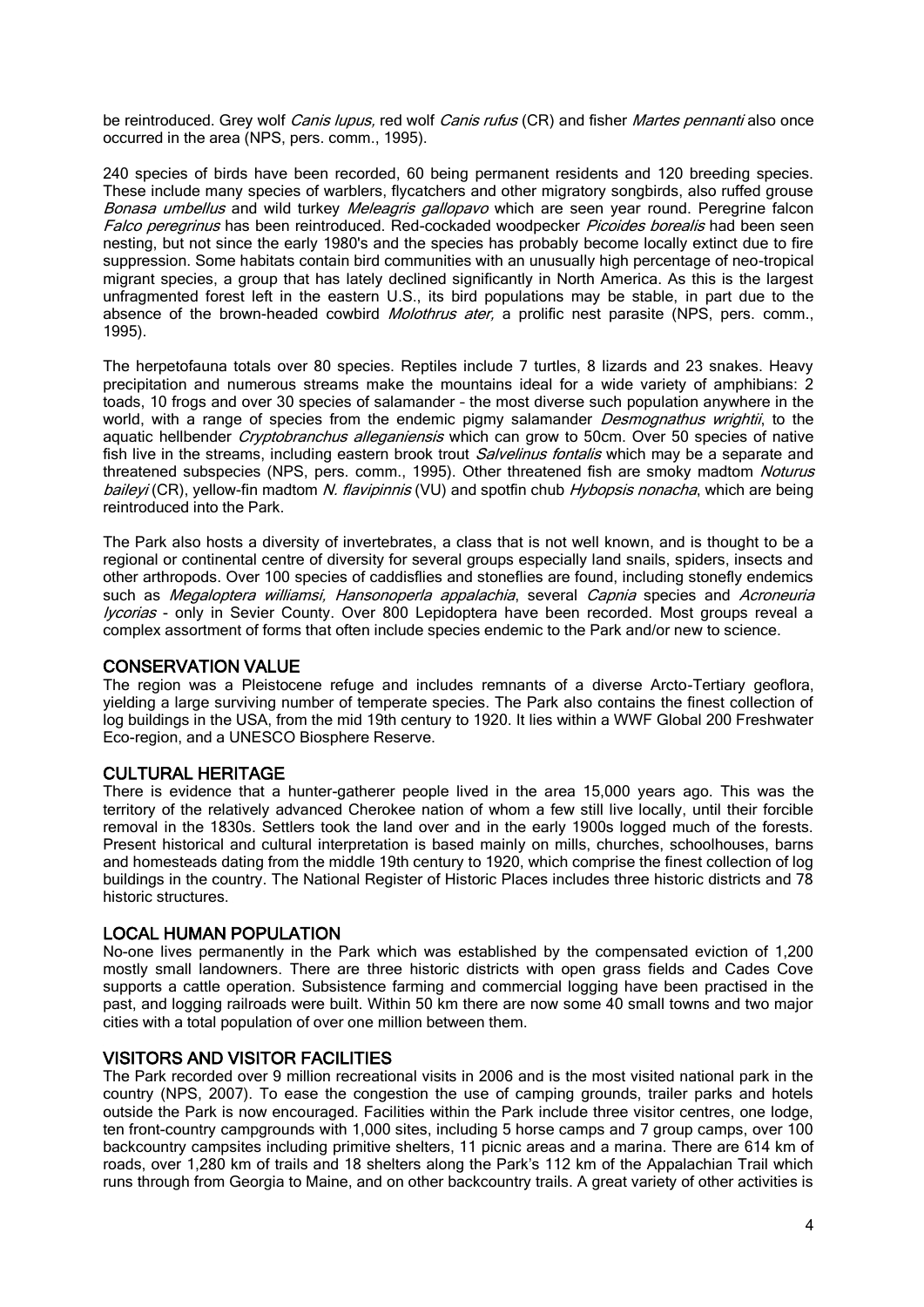available: mountain biking, riding, fishing, boating and winter cross-country skiing. The Park authorities conduct an active visitor services programme interpreting the natural and cultural resources of the area and provide visitor information using six amphitheatres and one campfire circle. There are three main entrances, two main cross-mountain roads and 15 other road entry points. A wide variety of publications and interpretive literature about the Park is available from the Great Smoky Mountains Natural History Association. This organisation also operates the Great Smoky Mountains Institute, a live-in facility that accommodates 120 people and offers environmental education programmes for school groups, teacher workshops, adult programmes and elder hostels. The nearest airport is McGhee-Tyson, south of Knoxville.

# SCIENTIFIC RESEARCH AND FACILITIES

As well as the ongoing inventory of all the Park's life forms, many scientific inventories are planned or underway. The Park has set up a long-term monitoring program for selected species and communities focusing on biodiversity. Numerous research projects are undertaken each year by academic institutions, and co-operating government agencies. A career research scientist from the National Biological Service is stationed in the Park to conduct and assist in the co-ordination of research (NPS, pers.comm.1995). An educational Appalachian Highlands Science Learning Center has been established to further Park-related research.

# MANAGEMENT

The Park is particularly valued by visitors for the apparently endless vistas of forested mountains. A limited area contains visitor, maintenance and administrative facilities, and there are the three historic Districts of Cades Cove, Noah Ogle and Roaring Forks, and the Oconaluftee archaeological district. Past subsistence farms and commercially logged areas have been allowed to revert to forest through natural succession and much management effort is directed at keeping human impacts to a minimum. The Park has a General Management Plan and a Resource Management Plan supported by a variety of Natural Resource Action Plans developed to mitigate specific threats to its resources. The zoning system comprises a Natural zone (92%), Development zone (7%) and Historic zone (1%). Generally, the harvesting of natural resources is not permitted; exceptions are by scientific permit: fishing permit, (mostly for non-native species) and fruits, nuts, berries and certain mushrooms when picked by hand for personal use only (NPS, pers. comm., 1995).

#### MANAGEMENT CONSTRAINTS

Several road systems pass through the Park including two cross-mountain roads in addition to over 1,200 km of horse and foot trails which dissect the high country. Some of the Park's 1,200 historical structures have been destroyed, removed, or allowed to deteriorate. There are over 380 non-native plant and animal species. Non-native diseases and forest insects are devastating certain tree species, notably the balsam woolly adelgid Adelges piceae from East Asia that kills the once dominant Fraser fir Abies fraseri and the hemlock woolly adelgid A.tsugae from eastern Europe that kills the eastern hemlock. These alter natural communities and reduce formerly abundant species to rarity. Management strategies to deal with alien plants are vigorously applied. Rampant wild boar have been controlled since the mid-1950s and are regularly removed. To protect rapidly declining native brook trout populations, two competitive non-native species of trout are being controlled. Continuing problems include visitor abuse of backcountry resources: wildlife poaching, particularly of native brook trout, deer, black bear and American ginseng *Panax quinquefolius*. The past total suppression of wild fires led to an unnatural accumulation of fuels and changes in the forests unfavourable to fire-dependent plants and animals. This is now countered by a policy of controlling natural fires and setting prescribed burns to ensure natural regeneration of species requiring fire for propagation (NPS, 2007).

There is serious problem of pollution, clearly described in public statements from the National Park Service. Plants and animals, streams and soils, visibility, visitor enjoyment and health in the Park are threatened by airborne sulphur dioxide and nitrogen oxides carried on the prevailing winds from both nearby and distant power plants, industries and traffic. Between 1984 and 1999 sulphate concentrations in the region increased by 27%. The Park receives the highest sulphur and nitrogen deposits of any national park in the country; the resulting nitrogen saturation limits the availability of soil nutrients, especially calcium, and releases aluminium toxic to vegetation and aquatic life. Mountain streams and forest soils are so acidified that the Park's high elevation ecosystems are endangered. Nitrate levels in some streams are approaching the public health standard for drinking water. The average acidity of rainfall in the Park has a pH of 4.5, i.e. 5 to 10 times more acidic than the natural rainfall (pH 5.0-5.6). Clouds with acidity as low as 2.0 pH bathe the high elevation forests during part of the growing season. Ground-level ozone pollution carried on prevailing winds and ozone exposure in the Park, especially at